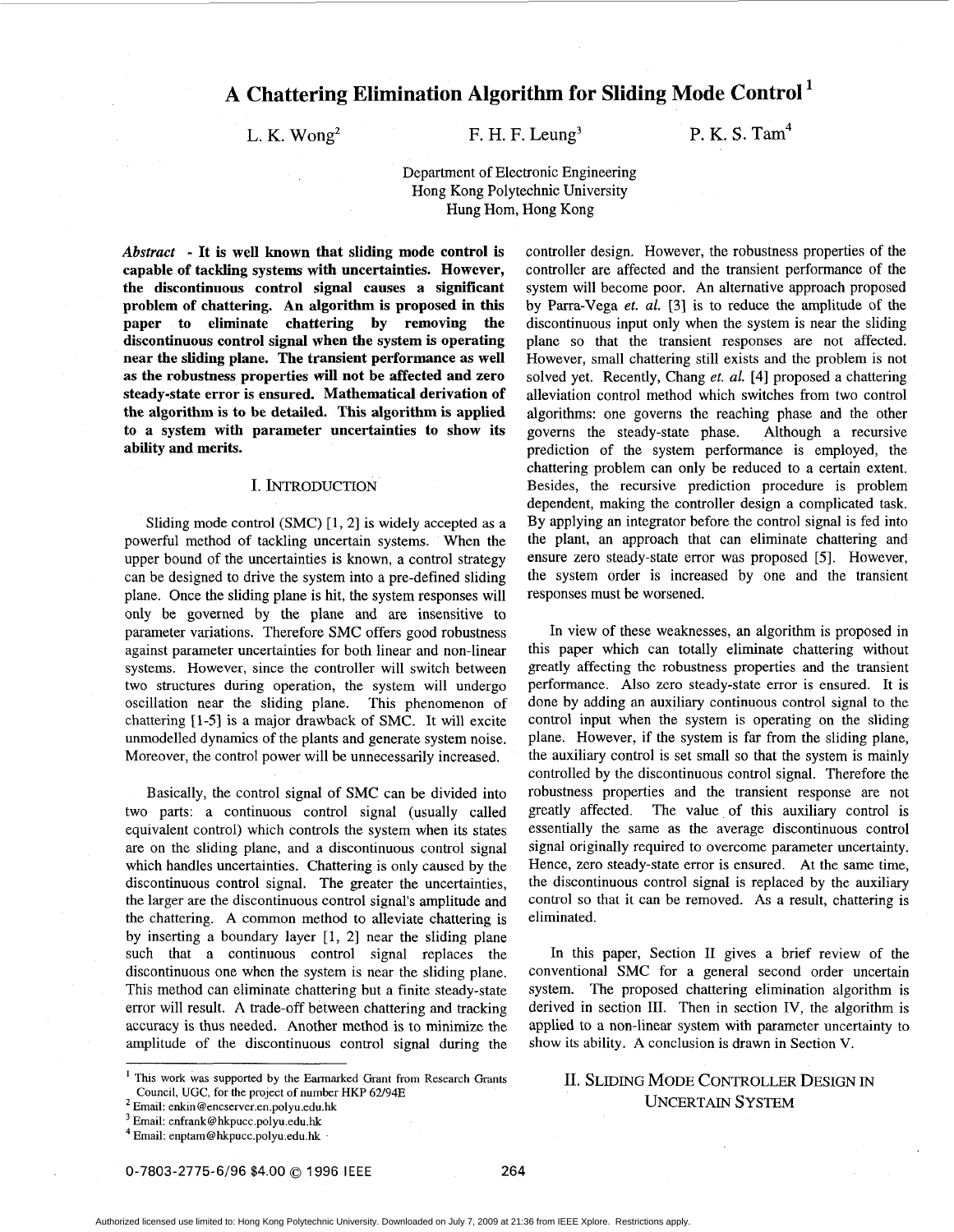order system: following condition should be satisfied:

$$
\ddot{x} = f + u \tag{1}
$$

where  $u$  is the control input,  $x$  is the state and  $f$  is a nonlinear function of x which is not exactly known but estimated as  $f_{eq}$ . The upper bound  $F$  of the uncertainty of  $f$  is defined as the smallest real number satisfying

$$
|f_{eq} - f| < F \tag{2}
$$
\n
$$
= \sigma(\ddot{x}_d - f + \lambda \dot{e} - u_{eq} - u_d)
$$

The aim of the controller is to drive the state  $x$  to a desired state  $x_d$ . Define the state error as:

$$
e = x_d - x \tag{3} \tag{3}
$$

Then,  $\dot{e} = \dot{x}_d - \dot{x}$  (4) A sufficient condition for k is

and, 
$$
\ddot{e} = \ddot{x}_d - \ddot{x}
$$
 (5)

The system equation becomes

$$
\ddot{e} = \ddot{x}_d - f - u \tag{6}
$$

A sliding plane is defined as:

$$
\sigma = \dot{e} + \lambda e \tag{7}
$$

where  $\lambda$  is a positive constant which determines the To design the sliding mode controller, the methodology in [ 11 can be followed. Consider

$$
\dot{\sigma} = \ddot{e} + \lambda \dot{e}
$$
  
=  $\ddot{x}_d - f - u + \lambda \dot{e}$  (8)

When the system is staying on the sliding plane, it is controlled by the continuous control signal  $u = u_{eq}$  which is called equivalent control. Also, (8) equals to zero and  $f = f_{eq}$ . Hence,

$$
u_{eq} = \ddot{x}_d - f_{eq} + \lambda \dot{e}
$$
 (9)

To tackle the uncertainty of  $f$ , a discontinuous control signal  $u_d$  is added to the control input.

$$
u = u_{eq} + u_d \tag{10}
$$

$$
u_d = k \, \text{sgn}(\sigma) \tag{11}
$$

where sgn is the sign function.  $k$  is a positive constant that describes the amplitude of the discontinuous control signal. It should be large enough to overcome the uncertainty of  $f$  and will be derived later. To ensure the system stability, the

For ease of presentation, consider a single-input second existence and the reachability of the sliding plane, the

$$
\sigma \dot{\sigma} < -\eta |\sigma| \tag{12}
$$

where  $\eta$  is a positive constant that governs the reaching time, i.e. the time taken to hit the sliding plane if the initial state is not on the plane. Then, from **(8)** to (12),

$$
\begin{aligned}\n\sigma \dot{\sigma} &< \sigma (\ddot{x}_d - f - u + \lambda \dot{e}) \\
&= \sigma (\ddot{x}_d - f + \lambda \dot{e} - u_{eq} - u_d) \\
&= \sigma (\ddot{x}_d - f + \lambda \dot{e} - \ddot{x}_d + f_{eq} - \lambda \dot{e} - k \operatorname{sgn}(\sigma)) \\
&= \sigma (f_{eq} - f) - k |\sigma| \\
&< -\eta |\sigma|\n\end{aligned}
$$

$$
k > F + \eta \tag{13}
$$

The above derivation is a complete design of a sliding mode controller. It is seen that the discontinuous control signal  $u_d$  will either take the value *k* or  $-k$ . Then, on the average,  $u_d$  is equivalent to a continuous signal  $u_{ed}$  where

$$
u_{ed} = \alpha k - (1 - \alpha) k \qquad \qquad 0 \le \alpha \le 1 \tag{14}
$$

We call  $u_{\text{ed}}$  the equivalent discontinuous control and this term will be used in the next section. Note that  $u_{\text{ed}}$  can take any value between *k* and *-k* but the magnitude is bounded by This relationship between  $u_{ed}$  and  $k$  can be stated as follows: convergence rate of the system when the sliding plane is hit.  $\kappa$  *k.* Conversely, if  $u_{ed}$  is small, the value of k can be set small.

$$
u_{ed} = \beta \qquad \Rightarrow \qquad k \geq |\beta| \tag{15}
$$

#### III. CHATTERING ELIMINATION ALGORITHM

It is shown in section **I1** that the control signal can be divided into a continuous control signal *ueq* and a discontinuous control signal  $u_d$ . Chattering is only caused by  $u_d$ , or equivalently caused by  $k$ . The proposed chattering elimination algorithm will eliminate  $k$  on approaching steadystate such that chattering is eliminated, but it will maintain  $u_d$ during the transient responses in order to preserve **a** good transient behavior and robustness of the controller. In practice, chattering during the transient response is not a significant problem. In this paper, it is assumed that the uncertainty  $F$  is constant. Then by (13) and (14), the equivalent discontinuous control signal  $u_{ed}$  is also constant in steady-state. The proposed algorithm can be explained by dividing the control action into two phases. First, an auxiliary continuous control signal  $u_x$  is added to  $u$ . It is used to replace  $u_{ed}$  for compensating the uncertainty. As a result,  $u_{ed}$ will finally become zero. Second, since  $u_x$  completely replaces  $u_d$  and  $u_{ed}$  is zero, from (15), k can be reduced to zero. The chattering is thus eliminated.

Authorized licensed use limited to: Hong Kong Polytechnic University. Downloaded on July 7, 2009 at 21:36 from IEEE Xplore. Restrictions apply.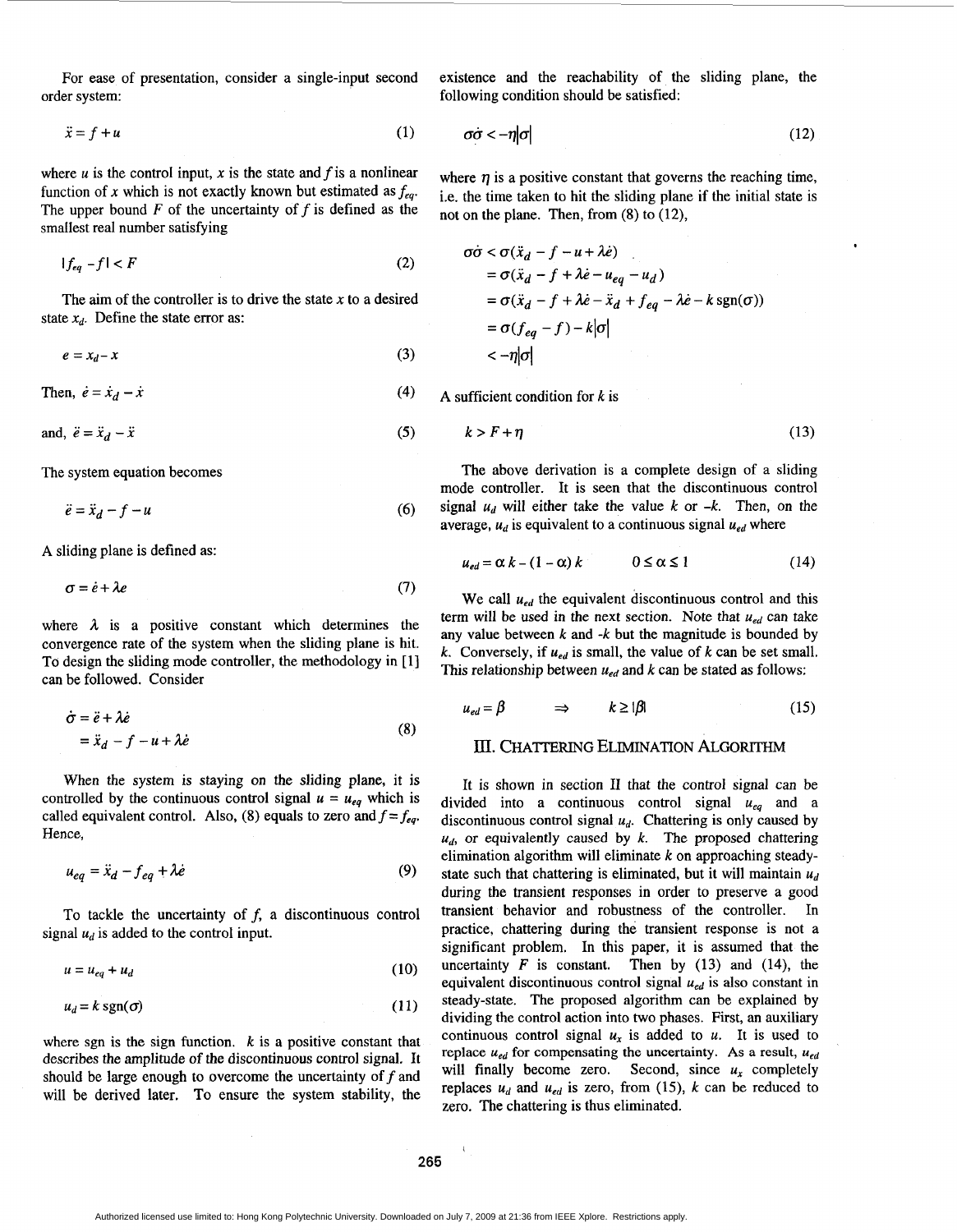In practice, the two phases of the algorithm works together. Therefore one should be careful that *k* cannot be reduced too fast. Otherwise, (12) cannot be satisfied and the controller cannot tackle the system uncertainties. The mathematical derivation of the algorithm is shown below.

Since an auxiliary control  $u_x$  is added, (10) becomes

$$
u = u_{eq} + u_d + u_x \tag{16}
$$

Since  $k$  is going to be reduced according to  $u_{ed}$ , it should be a function of  $u_{ed}$ . Moreover, in order to recover  $k$  in case a sudden disturbance is exerted during the steady-state, driving the states away from the sliding plane  $\sigma$ , *k* should also be a function of  $\sigma$ . Hence, set

$$
k = k_{ed} | u_{ed} | + k_{\alpha} | \sigma | \qquad \qquad 0 \le k \le k_{max} \qquad (17)
$$

where  $k_{ed}$  and  $k_a$  are constants to be determined. Note that when the system is operating on the sliding plane, the second term of the right hand side of (17) is zero. On the other hand, since  $u_{ed}$  will be replaced by  $u_x$ , the first term of (17) will also be zero. Hence  $k_{ed}$  and  $k_a$  govern the decrease and increase rate of *k.* Since the final value of *k* is zero, chattering is totally eliminated.

 $u_{\text{ed}}$  and  $u_{\text{r}}$  can be derived by the following equations:

$$
u_{ed} = u_d - \dot{u}_{ed} \tag{18}
$$

$$
u_x = \frac{1}{1+|\sigma|} \int u_{ed} dt
$$
, subject to  $|u_x| \le F$  (19)

It can be seen that  $u_{ed}$  is equivalent to  $u_d$  passing through a low-pass filter.  $u_x$  is the integration of  $u_{\text{ed}}$  with respect to time. The gain term in (19) is added to minimize the effect of  $u_x$  during the transient responses.  $u_x$  is intentionally bounded by  $F$ . The reason is given as follows. Consider (12) again,

$$
\sigma\dot{\sigma} < \sigma(\ddot{x}_d - f + \lambda \dot{e} - u_{eq} - u_d - u_x)
$$
\n
$$
= \sigma(f_{eq} - f - u_x) - k|\sigma|
$$
\n
$$
< -\eta|\sigma|
$$

A sufficient condition for  $k$  is

$$
k > \eta + |f_{ea} - f - u_x| \tag{20}
$$

Under the worst case condition, (20) holds if

$$
k_{\text{max}} = \eta + 2F \tag{21}
$$

During the steady-state, **Id** is zero. Also the reaching time is not important during the steady-state so that  $\eta$  can be set to 0. From (17) and (20),

$$
k = k_{ed} |u_{ed}| > |f_{eq} - f - u_x|
$$
 (22)

Note that  $f_{eq} - f - u_x$  is the uncertainty of the system and will be compensated by the discontinuous control. Thus

$$
f_{eq} - f - u_x = u_{ed} \tag{23}
$$

$$
\Rightarrow k_{ed} > 1 \tag{24}
$$

Another parameter  $k<sub>\sigma</sub>$  in (17) determines the incremental rate of *k.* When the system suffers from a sudden disturbance and/or parameter change and the states are driven away from the sliding plane, the discontinuous control signal's amplitude should be increased again.  $k_a$  defines the sensitivity of  $k_a$ under this sudden change of states. The larger the value of  $k_{\sigma}$ , the greater the value of *k* increase according to **id.** If one wants to recover  $k$  to  $k_{max}$  when the distance from the sliding plane is larger than  $\gamma$ ,  $k_{\sigma}$  should be given by:

$$
k_{\sigma} = \frac{k_{\text{max}}}{\gamma} \tag{25}
$$

### IV. RESULTS

The proposed chattering elimination algorithm is applied to the following non-linear system'

$$
\ddot{x} = -2\dot{x} - ax + \dot{x}^2 + u \tag{26}
$$

where *a* is fixed but unknown. The estimated value of *a* is **2.**  Now, let the actual value of *a* be 5. The parameters  $k_{ed}$ ,  $k_{\sigma}$ and  $k_{max}$  are selected to be 2, 10 and 10 respectively. The constant  $\lambda$  in (7) is set to be 1. In this simulation, the discontinuous switching is nearly ideal. The time delay of the switch is so small that chattering cannot be seen in the output. Fig. 1 and [Fig. 3](#page-4-0) show the closed-loop transient responses of the system with respect to a step input without and with applying the chattering elimination algorithm respectively. It can be seen that the transient responses are similar. This means that the proposed algorithm does not affect the transient response very much. Fig. 2 and Fig. 4 show the discontinuous control input  $u_d$  of the system without and with applying the proposed algorithm respectively. It is clearly shown that the amplitude of  $u_d$  reduces to zero on applying the proposed algorithm. Chattering **is** successfully eliminated.

# V. CONCLUSION

The cause of chattering in SMC due to the presence of a discontinuous control signal has been addressed. A chattering elimination algorithm has been proposed to **tackle**  the problem. By inserting an auxiliary control input, the discontinuous control input can be finally replaced. This algorithm has applied to a non-linear system and chattering elimination has successfully been achieved. The transient response is nearly not affected. Moreover, zero steady-state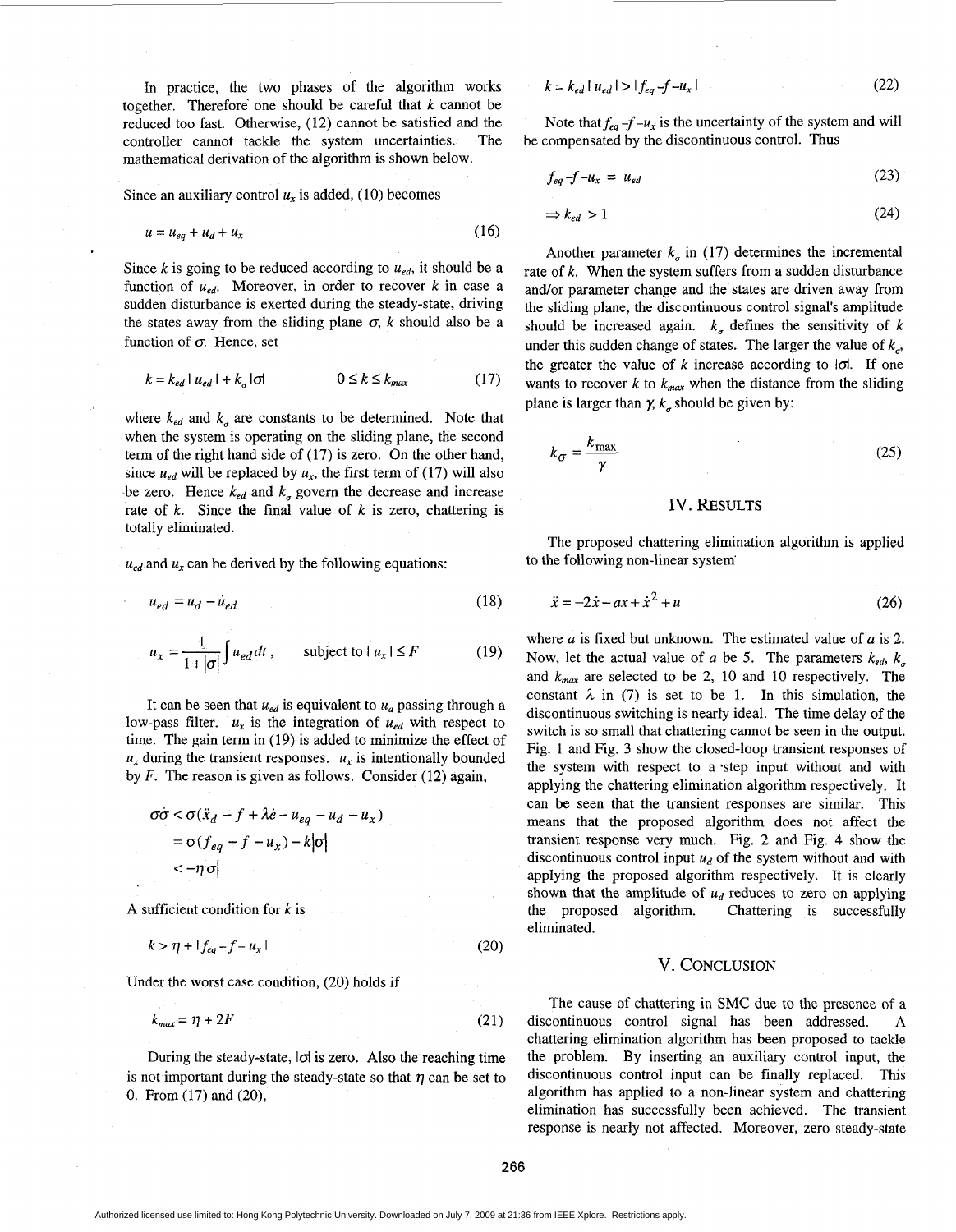error is ensured since the auxiliary control input can completely tackle the uncertainties. The control power is saved due to the removal of switching action of the control signal. The design and implementation of the algorithm is also simple.

There are some open questions in the controller design. First the design of the parameters  $k_{ed}$  and  $k_{\sigma}$  is arbitrary. Only the necessary condition of  $k_{ed}$  is derived. The optimal values of the two parameters are not determined. Second, there is a slow dynamic in (18) and (19). Their time constants should be set large comparing with the system time constants. But the optimal values are also not determined.

Actually, the implementation of the proposed algorithm through (18) and (19) is not a unique method. Other methods to determine  $u_r$  can also be applied without affecting the algorithm. Further research can be directed to the derivation of other implementation methods like those applying fuzzy logic and neural network.

# VI. **REFERENCES**

- J. J. E. Slotine and **W.** Li, *Applied Nonlinear Control,*  Prentice-Hall, Inc. Englewood Cliffs, N.J. 1991.
- R. A. DeCarlo, *S.* H. Zak and *G.* P. Matthews, "Variable Structure Control of Nonlinear Multivariable Systems: A Tutorial," *IEEE Proc.,* vol. **76,** no. 3, pp. 212-232, Mar 1988.
- V. Parra-Vega, Y. H. Liu and **S.** Arimoto, "Variable Structure Robot Control Undergoing Chattering Attenuation: Adaptive and Nonadaptive Cases," *Proc. IEEE Int. Conf. Robotics and Automation, vol. 3, pp.* 1824-1829, 1994.
- F. J. Chang, **S.** H. Twu and **S.** Chang, "Adaptive Chattering Alleviation of Variable Structure Systems Control," *ZEE Proc.,* vol. 137, Pt. D, no. **1,** pp. 31-39, Jan 1990.
- H. Sira-Ramirez and 0. Llanes-Santiago, "Adaptive Dynamical Sliding Mode Control via Backstepping," *Proc. 32nd Con\$ Decision and Control,* San Antonia, Texas, pp. 1422-1427, Dec 1993.

Authorized licensed use limited to: Hong Kong Polytechnic University. Downloaded on July 7, 2009 at 21:36 from IEEE Xplore. Restrictions apply.